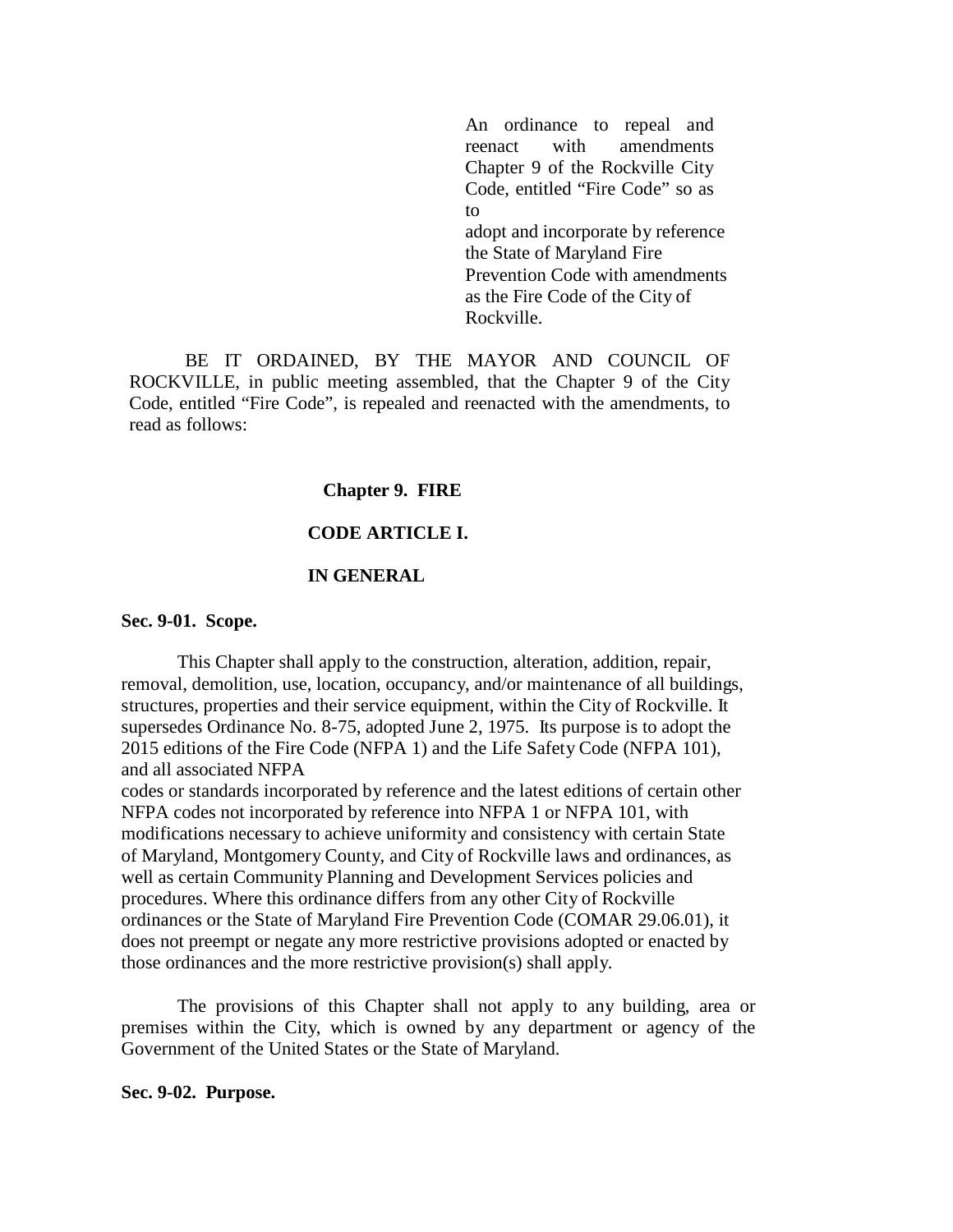The purpose and the intent of this Chapter is to prescribe minimum requirements and controls to safeguard life, property public welfare and the welfare of emergency responders from the hazards of fire and explosion arising from the improper storage, handling or use of substances, materials, or devices and from conditions hazardous to life, property and the public welfare in the use or occupancy of buildings, structures, tents, lots or premises. Where no specific standards or requirements are specified in this Chapter, or contained within other applicable laws, regulations, or ordinances, compliance with the standards of the National Fire Protection Association (NFPA), International Code Council (ICC), and other nationally recognized safety standards as are approved by the authority having jurisdiction shall be deemed as prima facie evidence of compliance with this intent.

#### **Sec. 9-03. Definitions.**

The definitions contained in this section apply throughout this Chapter and are in addition to the definitions contained in the individual articles and any document referred to therein:

*Accessory building* means a building subordinate to, and located on the same lot with a main building, the use of which is clearly incidental to that of the main building, or to the use of the land, and which is not attached by any part of a common wall or common roof to the main building.

*Administrative authority* means the City Manager and the City Manager's designees and duly authorized agents.

*Alternative* means a system, condition, arrangement, material, or equipment submitted for approval to the authority having jurisdiction as a substitute for a code requirement.

*Approved* means acceptable to the authority having jurisdiction.

*Authority having jurisdiction (AHJ)* means an organization, office, or individual responsible for enforcing the requirements of a code or standard, or for approving equipment, materials, an installation, or procedure.

*Building* means a structure having one (1) or more stories and a roof, designed primarily for the shelter, support, or enclosure of persons, animals, or property of any kind.

*City Fire Marshal* means the officer or other designated authority charged with the administration and enforcement of the fire code and who is recognized by the State Fire Marshal's Office as the Assistant State Fire Marshal for the City of Rockville.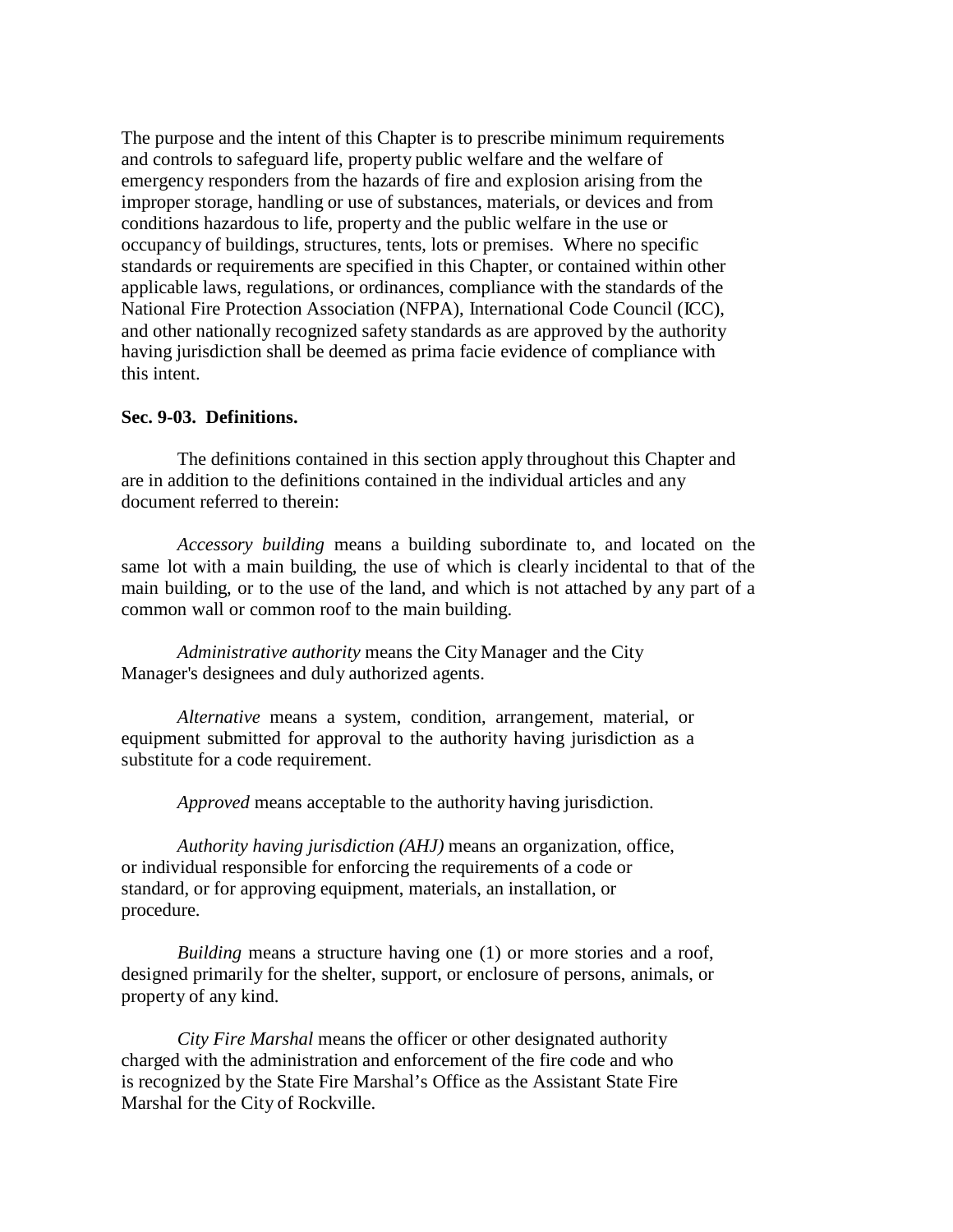*COMAR* means Code of Maryland Regulations.

*Demolition* means the complete razing of a building or structure.

*Fire Department* means an organization of people trained to prevent, control, and extinguish fires and to rescue people from fires and other dangerous situations. A Fire Department may be staffed by career or volunteer members, or a combination of both.

*Fire hazard* means any situation, process, material, or condition that, on the basis of applicable data, can cause a fire or explosion or that can provide a ready fuel supply to augment the spread or intensity of a fire or explosion, all of which pose a threat to life or property.

*Fire marshal* means a government official designated and authorized by the City Fire Marshal or their designee to provide delivery, management, and/or administration of fire protection and life safety related codes and standards, investigation, education, and/or prevention services for local, county, state, provincial, federal, or private sector jurisdictions as adopted or determined by that entity.

*Fire protection system* means any fire alarm device or system, fire detection device or system, smoke control device or system, or fire extinguishing device or system, or their combination, which is designed and installed for detecting, controlling a fire or smoke, or the extinguishing of a fire, or otherwise altering occupants or the Fire Department, or both that a fire has occurred.

*Fire watch* means the assignment of a person or persons to an area for the express purpose of notifying the Fire Department, the building occupants, or both of an emergency; preventing a fire from occurring; extinguishing small fires; or protecting the public from fire or life safety dangers.

*Historic Buildings Catalog* means the inventory of properties that may meet the City's Historic District Designation Criteria and that must be reviewed according to the Criteria by the Historic District Commission before demolition may occur. Refer to Chapter 25, Article 22 of City of Rockville Zoning Ordinance*.*

*Impaired* means a condition where a fire protection system or unit or portion thereof is damaged, disabled or out of order, in whole or in part; and the condition can result in the fire protection system or unit not functioning in the event of a fire or other emergency.

*Incident Commander* means the individual responsible for all incident activities, including the development of strategies and tactics and the ordering and the release of resources.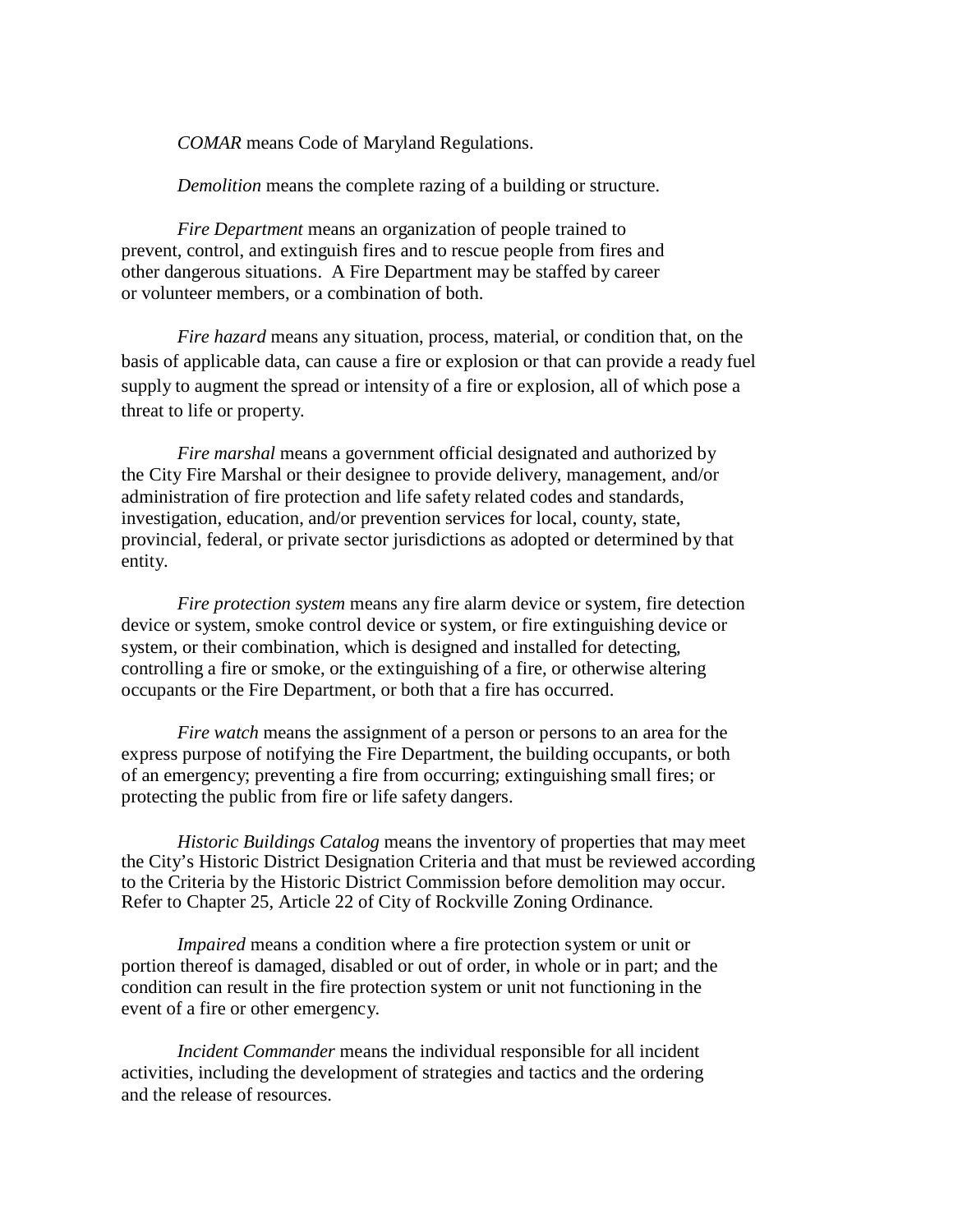*New building* or *new condition* means a building, structure, installation, plant, equipment, renovation, or condition:

- (a) For which a building permit is issued on or after the effective date of this chapter;
- (b) On which actual construction is started on or after the effective date of this chapter in a jurisdiction where a building permit is not required;
- (c) Which represents a change from one occupancy classification to another on or after the effective date of this chapter; or
- (d) Which represents a situation, circumstance, or physical makeup of any structure, premise, or process that was commenced on or after the effective date of this chapter.

*NFPA* means National Fire Protection Association.

*Notice* means the verbal or written statement that gives an order, information or warning

*Out of Service* means when a fire protection system is damaged or impaired to a degree that it is unable to provide the basic level of fire protection it was intended to provide.

*Owner* means any person who alone, or jointly or severally with others shall have legal title to any building, property, structure, or premises with or without accompanying actual possession thereof and shall include his duly authorized agent or attorney, a purchaser, devisee, fiduciary and any person having a vested or contingent interest in the property in question.

*Permit* means a document issued by the authority having jurisdiction for the purpose of authorizing performance of a specified activity.

*Repair* means the reconstruction or renewal of any part of an existing building, structure or system for the purpose of its maintenance. The term "repair" or "repairs" shall not apply to any change in construction.

*State Fire Marshal's Office or State Fire Marshal* means the State Fire Marshal for the State of Maryland and/or a duly authorized representative from the Headquarters, or a Regional Office, of the State of Maryland's Office of the State Fire Marshal.

*Structure* means a combination of materials that requires permanent location on the ground or attachment to something having permanent location on the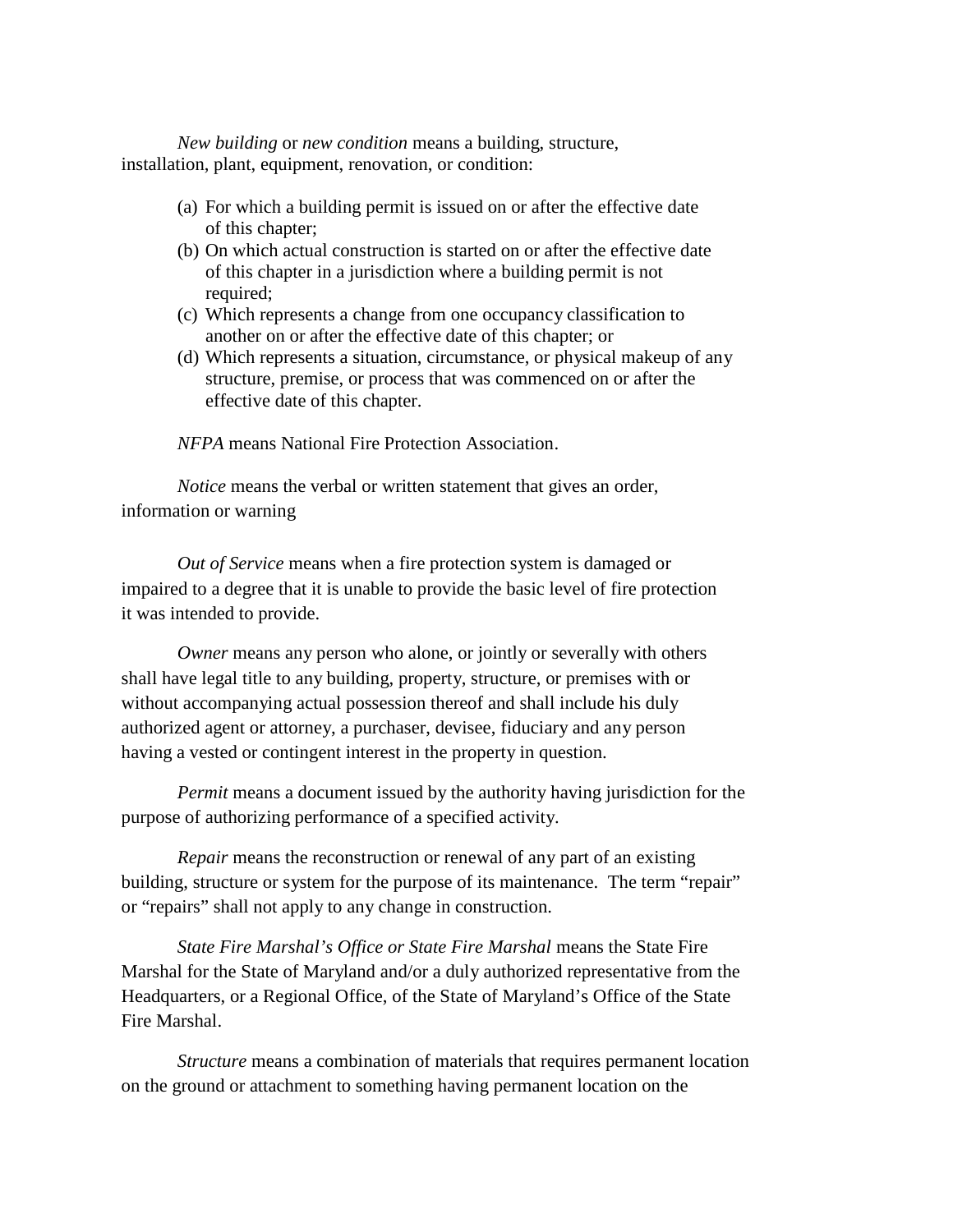ground.

*Trade secret* means a confidential formula, pattern, device, or compilation of information that:

- (a) Is used in an employer's business;
- (b) Gives the employer an opportunity to obtain an advantage over competitors who do not know or use the information; and
- (c) Is known only to the employer and those employees to whom it is necessary to confide the information.

*WSSC* means the Washington Suburban Sanitary Commission.

## **Sec. 9-04. Remedial intent.**

This Chapter is hereby declared to be remedial and shall be liberally construed to secure the beneficial purposes intended hereby. Any requirement essential for the structural or fire safety of a proposed or existing building or structure, or essential for the health and safety of the occupants thereof, and which is not specifically covered by this Chapter, shall be determined by the enforcing authority for this chapter on a basis consistent with the general tenor and objectives of this Chapter.

## **Sec. 9-05. Compliance with other applicable laws, ordinances, regulations.**

(a) Nothing in this Chapter shall be so construed so as to excuse compliance with

any other applicable law or regulation.

(b) The owner of any property in a Historic District Zone must receive a Certificate of Approval from the City of Rockville Historic District Commission before exterior alterations or demolition may occur. Demolition of any property may not occur without Historic District Commission approval in accordance with the City of Rockville Zoning Ordinance Section 25.04.04.b.1. Exterior alterations to any building listed in the City's Historic Building Catalog may not occur without Historic District Commission approval if it is the subject of an application for nomination, historic evaluation, or demolition in accordance with the City of Rockville Zoning Ordinance Section 25.22.03.

## **Sec. 9-06. Administration.**

The City Manager, as the administrative authority, may designate the Chief of Inspection Services and the City Fire Marshal, or any other qualified employee of the City who is certified as a Special Assistant State Fire Marshal or its equivalent to administer any or all of the provisions of this Chapter. The person so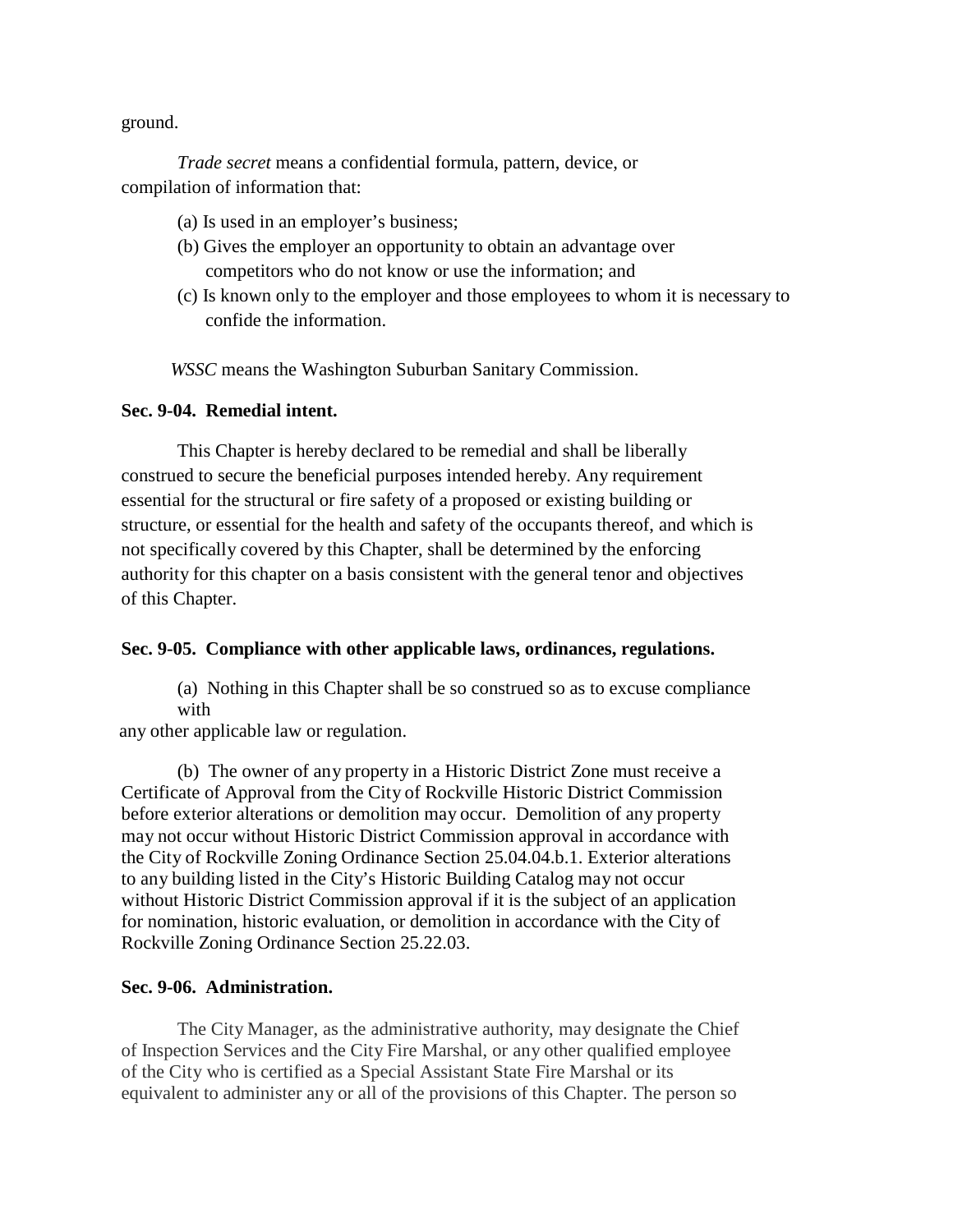authorized may delegate any or all of the powers and duties under this Chapter to qualified assistants, subordinates, or other employees of the City.

# **Sec. 9-07. Duties of the City Fire Marshal.**

(a) Enforcement of laws and regulations - The City Fire Marshal shall enforce all laws and regulations applicable within the corporate limits of the City of Rockville that relate to:

- (1) The prevention of fire;
- (2) The storage, sale, and use of explosives, combustibles, or other dangerous materials or articles, in solid, liquid, or gaseous form;
- (3) The installation and maintenance of all kinds of equipment intended to control, detect, or extinguish fire;
- (4) The means and adequacy of egress, in the case of fire, from buildings and all other places in which individuals work, live, or congregate, except buildings that are used solely as dwelling houses for no more than two (2) families;
- (5) The maintenance of fire protection and the elimination of fire hazards on land and in buildings, structures, and other property, including those under construction; and
- (6) The investigation of the cause, origin, and circumstances of fire and explosions, and the suppression of arson.
	- i. The City Fire Marshal may choose to delegate this responsibility to Montgomery County Department of Fire and Rescue Services or the Office of the State Fire Marshal.
	- ii. A change in responsibility for the investigation of the cause, origin, and circumstances of fire shall be indicated in writing by the City Fire Marshal to the organization assuming or being relieved of the responsibility for investigations.

(b) Implementation of fire safety programs – The City Fire Marshal shall implement fire safety programs in the City to minimize fire hazards and disasters and loss of life and property from these causes, including:

- (1) The establishment and enforcement of fire safety practices throughout the City;
- (2) Preventative inspection and correction activities;
- (3) Coordination of fire safety programs with the Fire Department and other State of Maryland agencies and political subdivisions exercising enforcement aspects; and
- (4) Critical analysis and evaluation of City fire loss statistics to determine problems and solutions.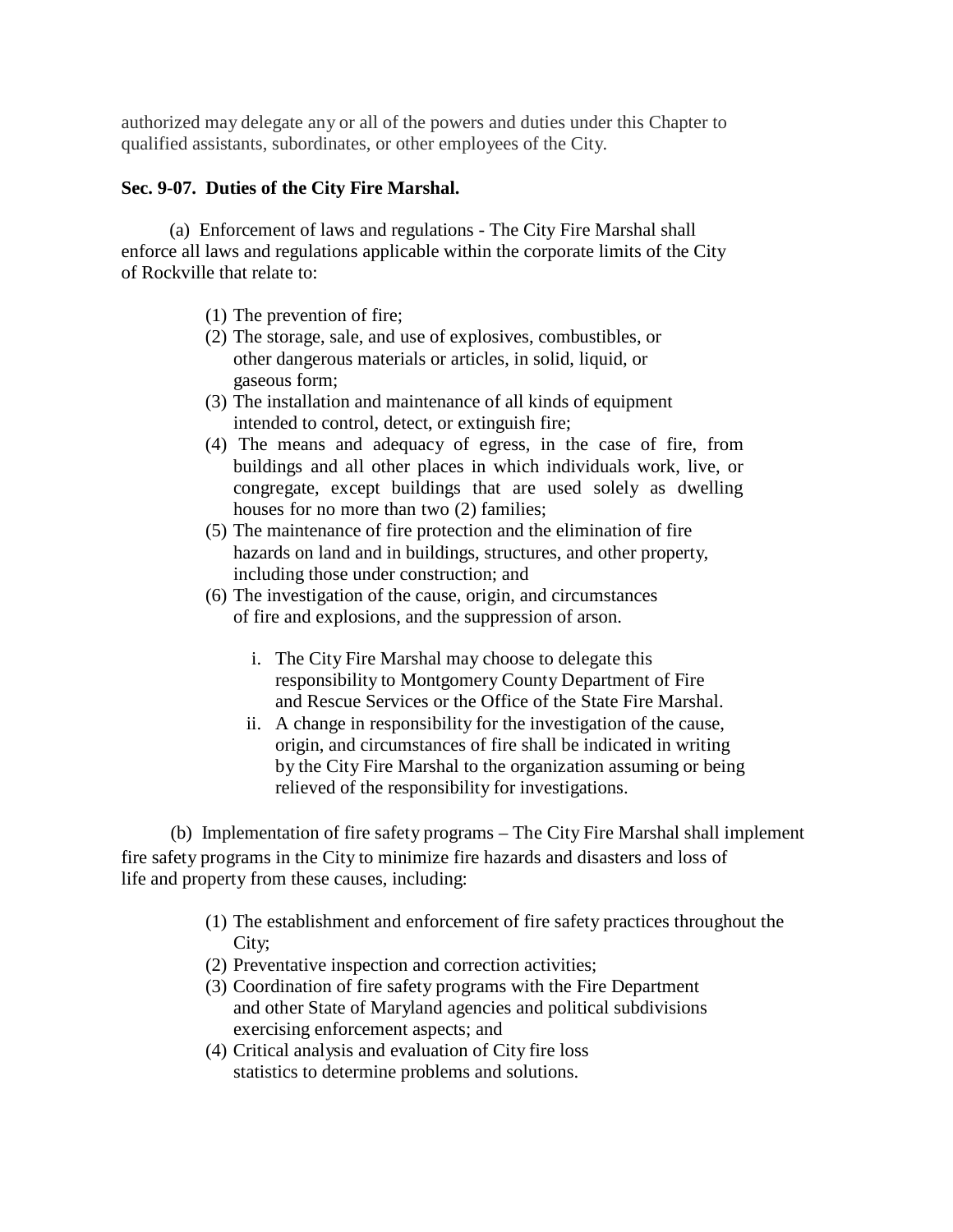(c) Assistance in fire prevention matters – The City Fire Marshal, or his/her authorized representative, shall assist in fire prevention matters or request of:

- (1) A chief of a Montgomery County Fire Department or other Fire Department operating under a mutual aid agreement with Montgomery County; or
- (2) A legally designated fire marshal of Montgomery County; or
- (3) The State Fire Marshal's Office.

(d) Modification of provisions – The City Fire Marshal may modify or vary provisions and requirements of this Chapter.

- (1) A modification or variation may only be granted where an alternative is provided which achieves a comparable level of fire safety and/or prevention or where a requirement cannot physically be achieved on a specific property, building or structure.
- (2) Modifications and variances shall be administered through the code modification process of the Inspection Services Division.

## **Sec. 9-08. Powers of the City Fire Marshal.**

The City Fire Marshal is empowered to administer the provisions of this Chapter and perform such other duties as may be set forth in other sections of the Rockville City Code, and as may be conferred and imposed from time to time by law, regulation or directive of the City Manager. The City Fire Marshal shall also be empowered to exercise the following duties within the jurisdiction of the City:

- (1) Those powers set forth in Public Safety Article, Title 6-305; and
- (2) The review and approval of plans for buildings, structures and the storage of hazardous or combustible chemicals, petroleum products, or other such materials for conformance with this Chapter; and
- (3) The issuance of permits authorized or required under this Chapter; and
- (4) Inspection of all buildings, properties, and structures, except buildings that are lawfully and solely used as dwelling houses for no more than two (2) families, and all storage sites and facilities containing substantial quantities of hazardous or combustible materials for the purpose of ascertaining and causing to be corrected any condition reasonably believed to cause fire or explosion, contribute to the spread of fire, interfere with firefighting operations, endanger life or property, or violate the provisions of this Chapter or any other law, ordinance or regulation involving fire or safety, or fire prevention; and
- (5) The issuance of warnings, orders, decisions, and directives relating to the enforcement of the provisions of this Chapter; issuance or revocation of any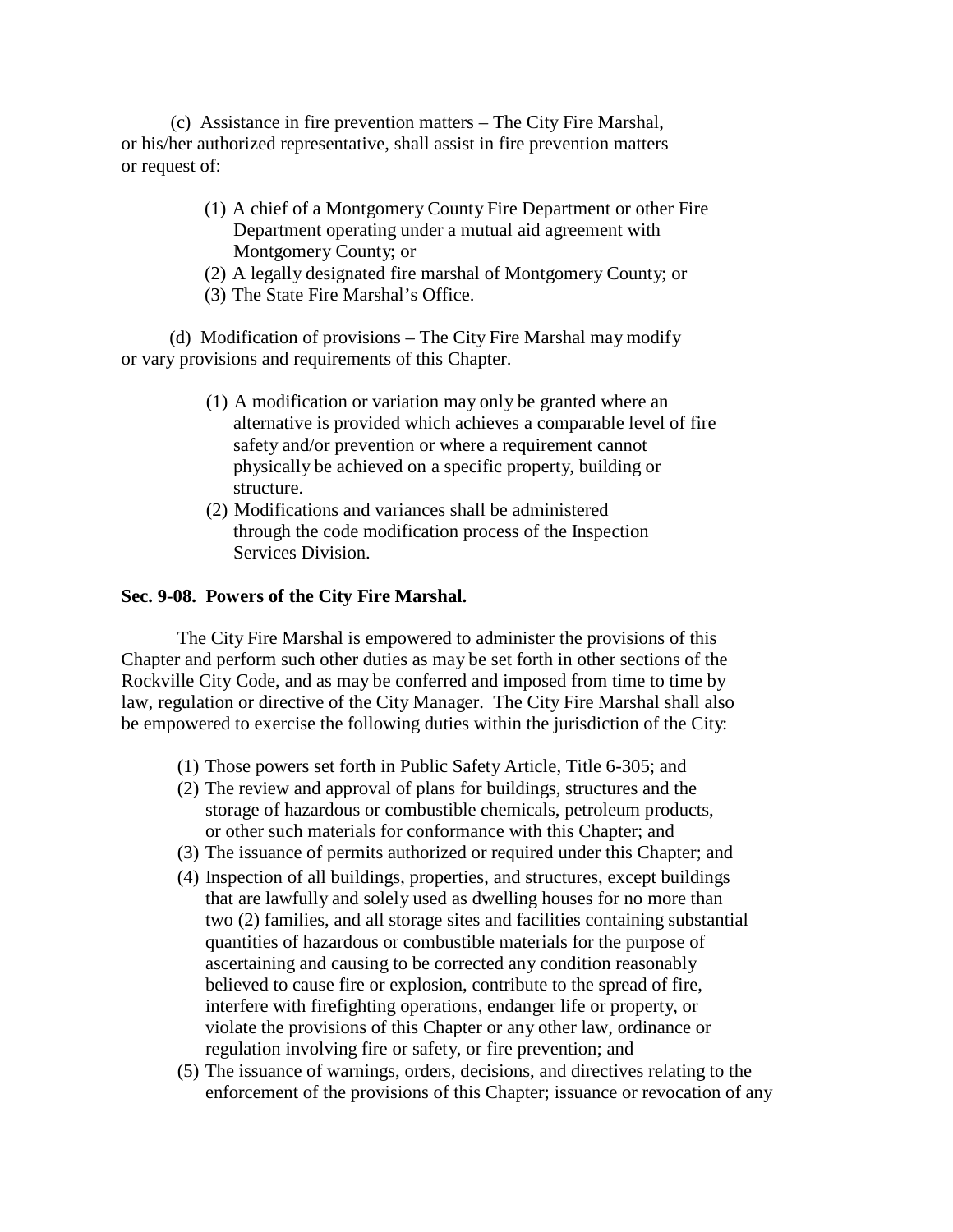permit issued under this Chapter; evacuations as hereinafter provided; and the unlawful continuance of any unsafe condition or activity in violation this Chapter; and

(6) The issuance of municipal infraction citations pursuant to Section 1-9 of the City Code or such misdemeanor prosecutions pursuant to Section 1-10 of the Rockville City Code. In addition, the City Fire Marshal may seek those additional legal and equitable remedies provided for in Section 1-11 of the Rockville City Code.

## **Sec. 9-09. Duties of the Fire Department.**

(a) The employees of the Fire Department are requested to make a report in writing to the Chief of Inspection Services Division or the City Fire Marshal of all fires and explosions occurring within the City of Rockville. Such reports should be delivered to the Chief of Inspection Services Division or the City Fire Marshal within twenty-four (24) hours of the first report of the fire or explosion to the Fire Department.

(b) The members of the Montgomery County Department of Fire & Rescue Service are hereby authorized to enforce the requirements of this Chapter.

# **Sec. 9-10. Fire Department authority to combat fires and related emergencies and conduct rescue operations.**

(a) The Incident Commander conducting operations in connection with the extinguishment and control of any fire, explosion, or other emergency shall have full power and authority to direct all operations of fire extinguishment or control, and to take the necessary precautions to save life, protect property, and prevent further injury or damage. In the pursuit of such operation, the Incident Commander may control or prohibit the approach to the scene of such emergency by any vehicle, vessel, or thing and all persons not actually employed in the extinguishment of such fire or involved in other actions germane to the emergency.

(b) Penalty for Interference. Any person who obstructs the operations of the Fire Department in connection with extinguishing any fire, or actions relative to other emergencies, or disobeys any lawful command of the Incident Commander in charge of the emergency, or any part thereof; or any lawful order of a police officer assisting the Fire Department shall be in violation of this Chapter and subject to the penalties established by law.

## **Sec. 9-11. Duties of the Police Department.**

All employees of the City of Rockville Police Department shall make a report in writing to the Chief of Inspection Services Division or the City Fire Marshal of all fires and explosions occurring within the City of Rockville. Such reports should be delivered to the Chief of Inspection Services Division or the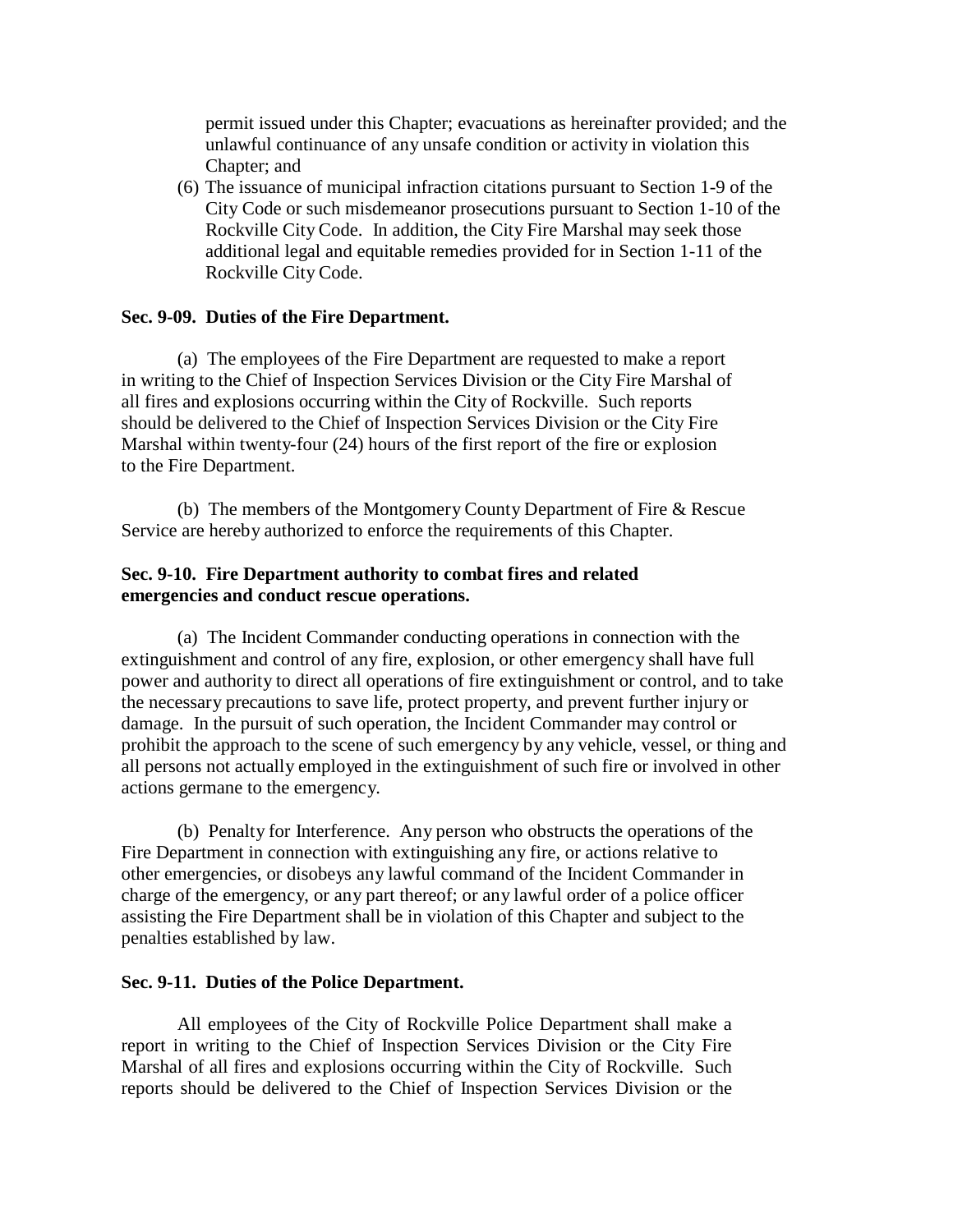City Fire Marshal within twenty-four (24) hours of the first report of the fire or explosion to the City of Rockville Police Department.

## **Sec. 9-12. Right of entry.**

(a) The administrative authority shall, upon exhibiting the proper credentials or proof of identify on request, have the right to enter any building, property, structure, or premises (except those areas actually occupied as a dwelling unit) without consent of the occupants, at any time during business or operating hours, and at such other times as may be necessary in an emergency that immediately endangers life, property, or public safety, for the purpose of performing duties under this Chapter or enforcing the provisions thereof. In the case of multi-family dwellings, they shall have such right to enter without consent only such areas as storage rooms, laundries, boiler rooms, utility rooms, hallways, basements, and similar spaces not part of individual dwelling units provided, however, that such authorities may enter any dwelling unit for the purpose of enforcing this Chapter with the consent of the occupant thereof, or without legal procedure, or if there is a present emergency such as a fire, explosion, or the like, or immediately following such emergency.

(b) Implied Consent. Any application for, or acceptance of, any permit or license requested or issued pursuant to this code constitutes agreement and consent by the person, agency, entity, or group making application or accepting the permit, to allow fire officials to enter the premises to conduct such inspections as required to enforce this Code.

(c) Impersonation of officials. Any person, who with fraudulent design on person or property, falsely represents that the person is a fire marshal, shall be guilty of a misdemeanor.

### **Sec. 9-13. Evacuation.**

(a) When, in the opinion of the authority having jurisdiction, there is actual and/or potential danger to the occupants or those in the proximity of any building, property, structure, or premises because of any violation of this Chapter constituting a dangerous or hazardous condition, the authority having jurisdiction or the Fire Department may order the immediate evacuation of said building, property, structure, or premises. All of the occupants so notified shall immediately leave the building, property, structure, or premises; and persons shall not enter or re-enter until authorized to do so by the authority having jurisdiction or the Fire Department. The authority issuing the evacuation order shall order such dangerous or hazardous conditions and materials removed or remedied. Buildings or premises deemed unsafe by the authority having jurisdiction or the Fire Department for violations of this Chapter or the presence of dangerous or hazardous conditions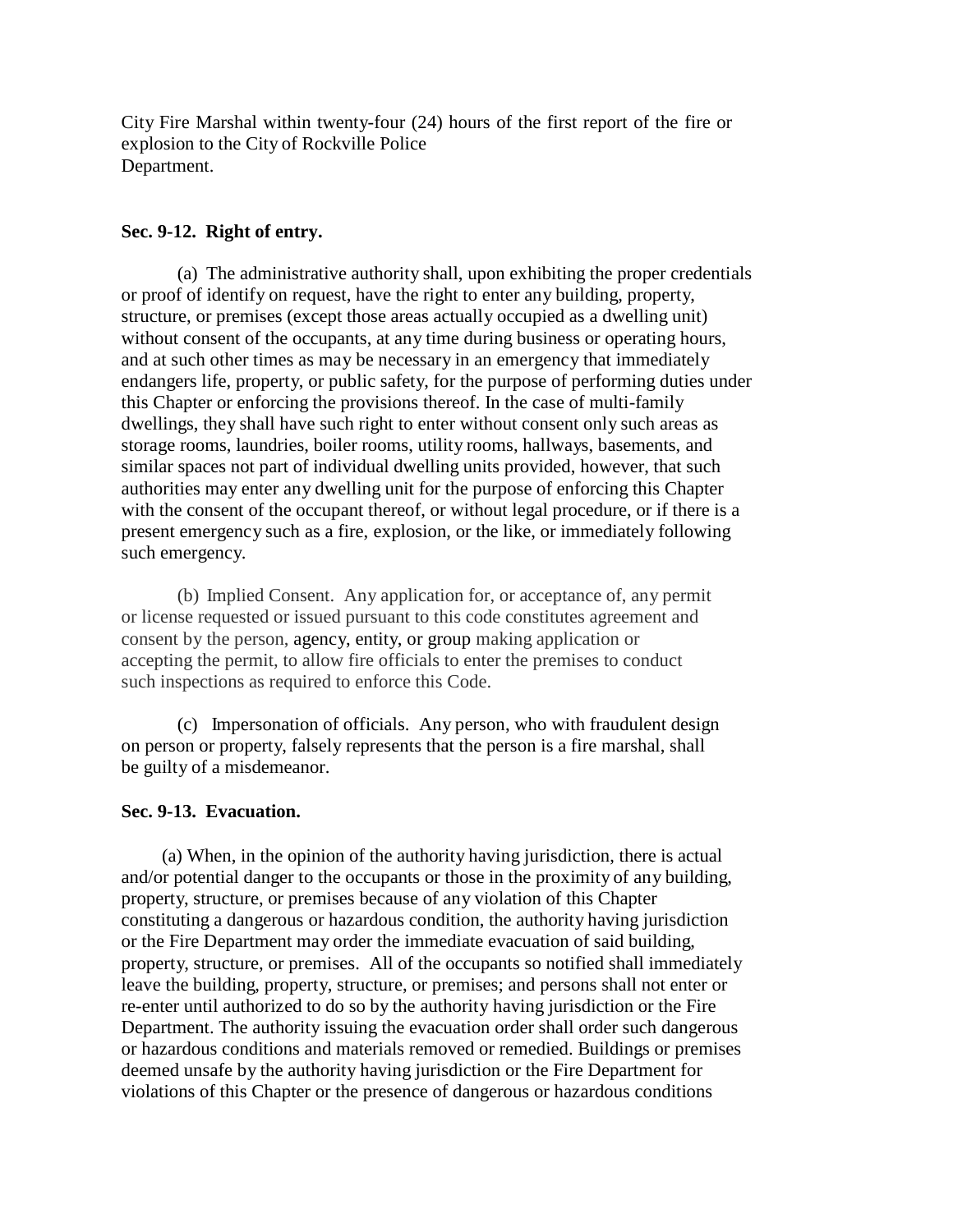may be reopened for use by the authority having jurisdiction, the Fire Department, or their authorized representative after inspections of the said building and a determination as to the safety and habitability of the building or premises.

(b) Unlawful Continuance. Any person who shall refuse to leave, interfere with the evacuation of other occupants, or continue any operation after having been given an evacuation order, except such work as that person is directed to perform to remove a violation or unsafe condition, shall be deemed guilty of a misdemeanor.

### **Sec. 9-14. FireWatch.**

(a) Purpose. The Chief of Inspection Services Division, the City Fire Marshal, or their designee may order or authorize the use of a fire watch when a building or premises presents a hazard to life or property as the result of fire or other emergency, or when it is determined that any fire protection equipment or life safety system is inoperable, impaired, defective, inadequate, has been taken out of service, or when otherwise deemed necessary by the Chief of Inspection Services Division or the City Fire Marshal, or their authorized designees.

(b) Limitations. The intent of this Section is to allow for the continuity of operation and avoid evacuation of an existing and occupied building or premises, while providing a minimum level of occupant safety. It is not the intent of this Section to authorize the use of a fire watch to permit the occupancy of currently unoccupied building or premises.

(c) Requirements. Personnel conducting the fire watch will follow the policy and procedures produced by the Fire Marshal.

(d) Modifications. The requirements as set forth in Section 9-14 (c) may be modified as determined by the authority having jurisdiction.

(e) Fees. Where a fire watch is ordered in accordance with this section a fee, as set forth by resolution, may be imposed where the fire watch is a result of a failure to maintain a required life safety system.

### **Sec. 9-15. Service of orders and notices.**

Except as otherwise specifically provided by this Chapter, any order or notice issued pursuant to this Chapter shall be served upon the owner, agent, or occupant of the structure to which the order or notice relates or other person responsible for the condition of violation. Service shall be made either by personal service; by delivering the same to the subject premises or the office or usual place of abode of the person being served and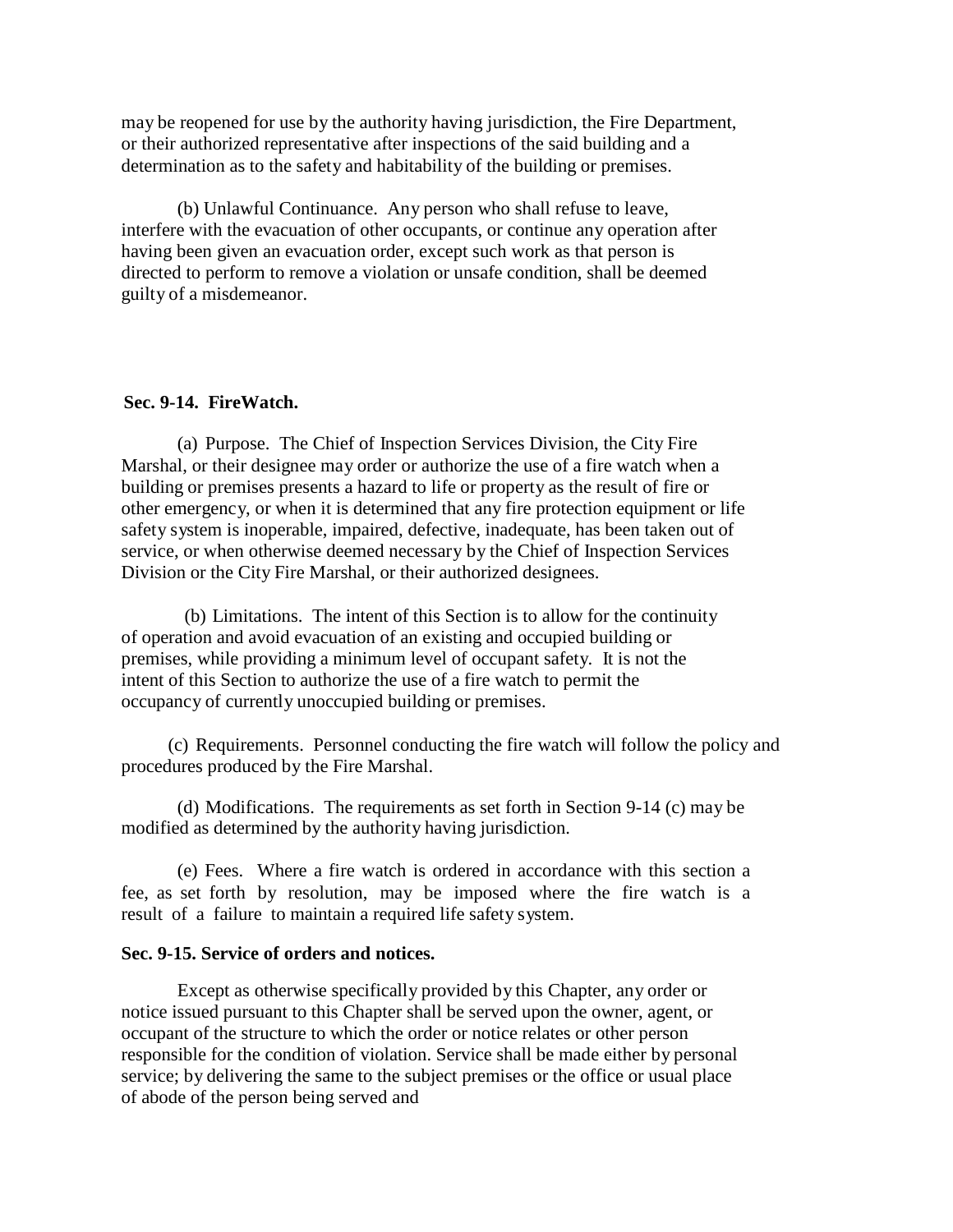leaving it with some person of suitable age and responsibility who shall be informed of the contents thereof; or by mailing a copy thereof to such person by certified mail to the last known address with return receipt requested. If the certified mail is returned without receipt or with receipt showing that it has not been delivered, a posted copy of the order or notice shall be placed in a conspicuous place in or about the structure affected by such order or notice. If service cannot be made by any of the foregoing methods, service may

be made by publishing the substance of the order or notice in a newspaper of general circulation within Montgomery County.

## **Sec. 9-16. Administrative liability.**

(a) No officer, agent, or employee of the City shall be personally liable for any damage or loss that may accrue to persons or property as a result of any action required or permitted in the discharge of his/her duties under this Chapter.

(b) The City shall not be liable under this Chapter for any damage or loss to persons or property by reason of the inspection or re-inspection of buildings, properties, structures, or operations authorized hereunder, or failure to inspect or reinspect such building properties, structures, or operations or by reason of any permit issued hereunder or the approval or disapproval of any equipment authorized herein.

## **Sec. 9-17. Permits.**

(a) No activity requiring a permit by this article shall be undertaken prior to the issuance of a permit.

(b) Application. Application for a permit shall be made on suitable forms provided by the administrative authority. The application shall be accompanied by the payment of fees in the amount established by resolution.

(c) Permit Issuance. No permit shall be issued until plans and specifications showing the proposed work in necessary detail have been submitted to the administrative authority and have been determined from examination of such plans and specifications that they give assurance that the work will be conformed to the provisions of this Chapter. If a permit is denied, the applicant may submit revised plans and specifications. The revised submission shall be accompanied by the payment of fees in the amount established by resolution.

(d) Display of Permits. A copy of the permit shall be posted at each place of operation or construction for which the permit was issued.

(e) Compliance Required. All permits or certificates issued under this Chapter shall be presumed to contain the provision that the applicant and the applicant's agents and employees shall carry out the proposed activity in compliance with all the requirements of this Chapter and any other applicable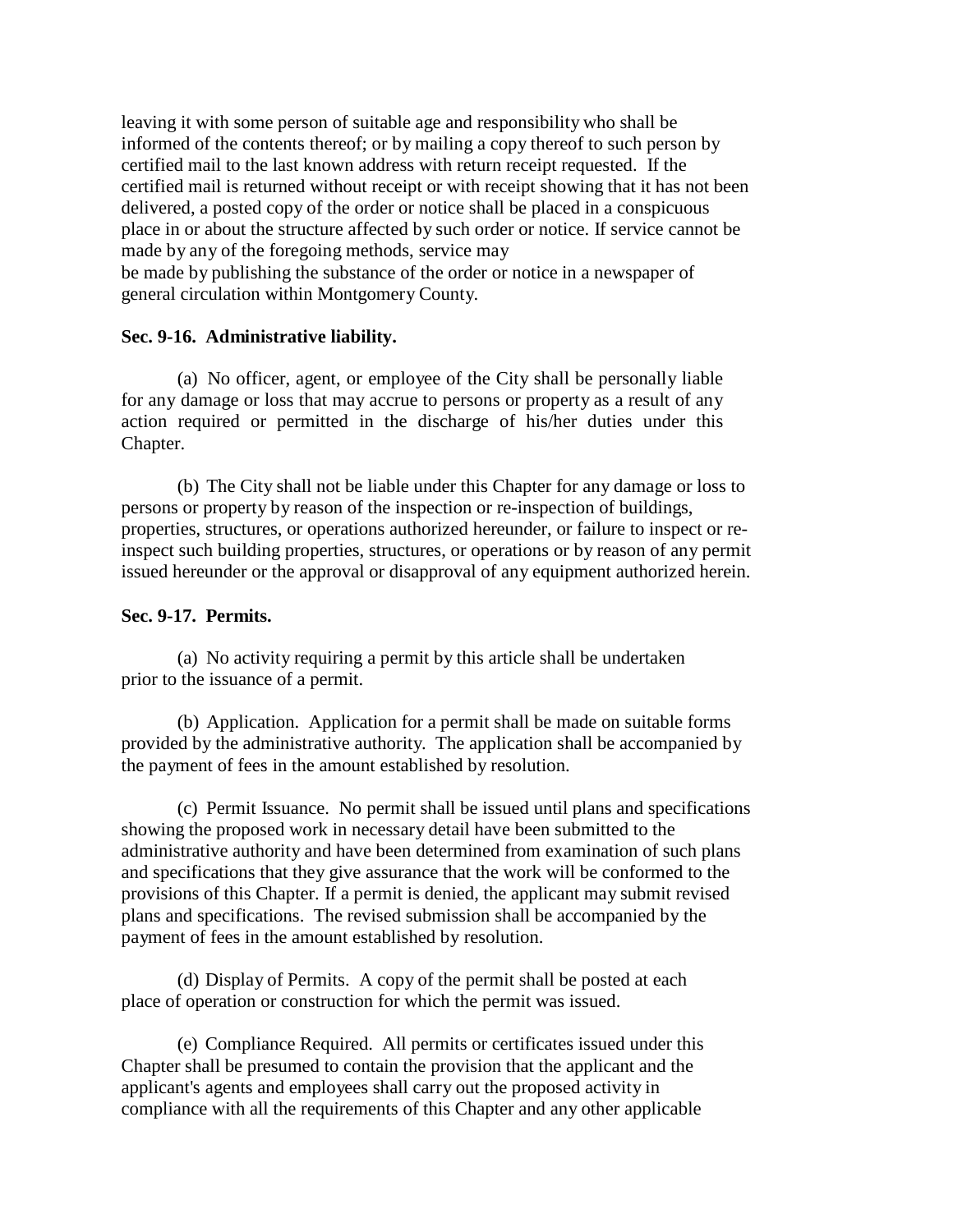laws or regulations, whether specified or not, and in complete accord with any approved plans and specifications. Any permit or certificate which purports to sanction a violation of any provision of this Chapter or any applicable law or regulation shall be void, and any approval of plans and specifications in the issuance of such permits or certificates shall likewise be void.

(f) Suspension and Revocation. Any permit, approval, or certificate issued under this Chapter may be suspended or revoked when it is determined by the administrative authority that:

- (1) It is used by a person other than the person to whom the permit, approval, or certificate was issued; or
- (2) It is used for a location other than that for which it was issued; or
- (3) Any of the conditions or limitations set forth in the permit or certificate have been violated; or
- (4) The permittee fails, refuses, or neglects to comply with any order or notice duly served upon him or her under the provisions of this Chapter within the time provided therein; or
- (5) There has been any false statement or misrepresentation as to a material fact in the application or plans on which the permit or application was based. Revocation shall be in writing and shall state the reason for the revocation; or
- (6) There exists or arises a hazardous or unsafe condition beyond the scope of the permit, or affecting a permit condition.

(g) Authority to Require Exposure of Installation. Whenever any installation requiring a permit and/or inspection under any provision of this Chapter is covered or concealed without having first been inspected, the authority having jurisdiction may require by written notice that such work shall be exposed for inspection. Any cost of such exposing and recovering shall be borne by the permittee or party responsible for the work requiring inspection.

- (h) Authority to Stop Work.
	- (1) When any construction or installation work is being performed in violation of this Chapter, any applicable permit, or approved plans and specifications, a written notice shall be issued to the responsible party to stop work on that portion of the work that is in violation. The notice shall state the nature of the violation and no work shall be continued on that portion until the administrative authority determines that the violation has been corrected.
	- (2) In addition to other provisions of this Chapter relating to service of notice, a notice to stop work shall be posted at the job site if practicable.

(i) Unlawful Continuance. Any person who shall continue any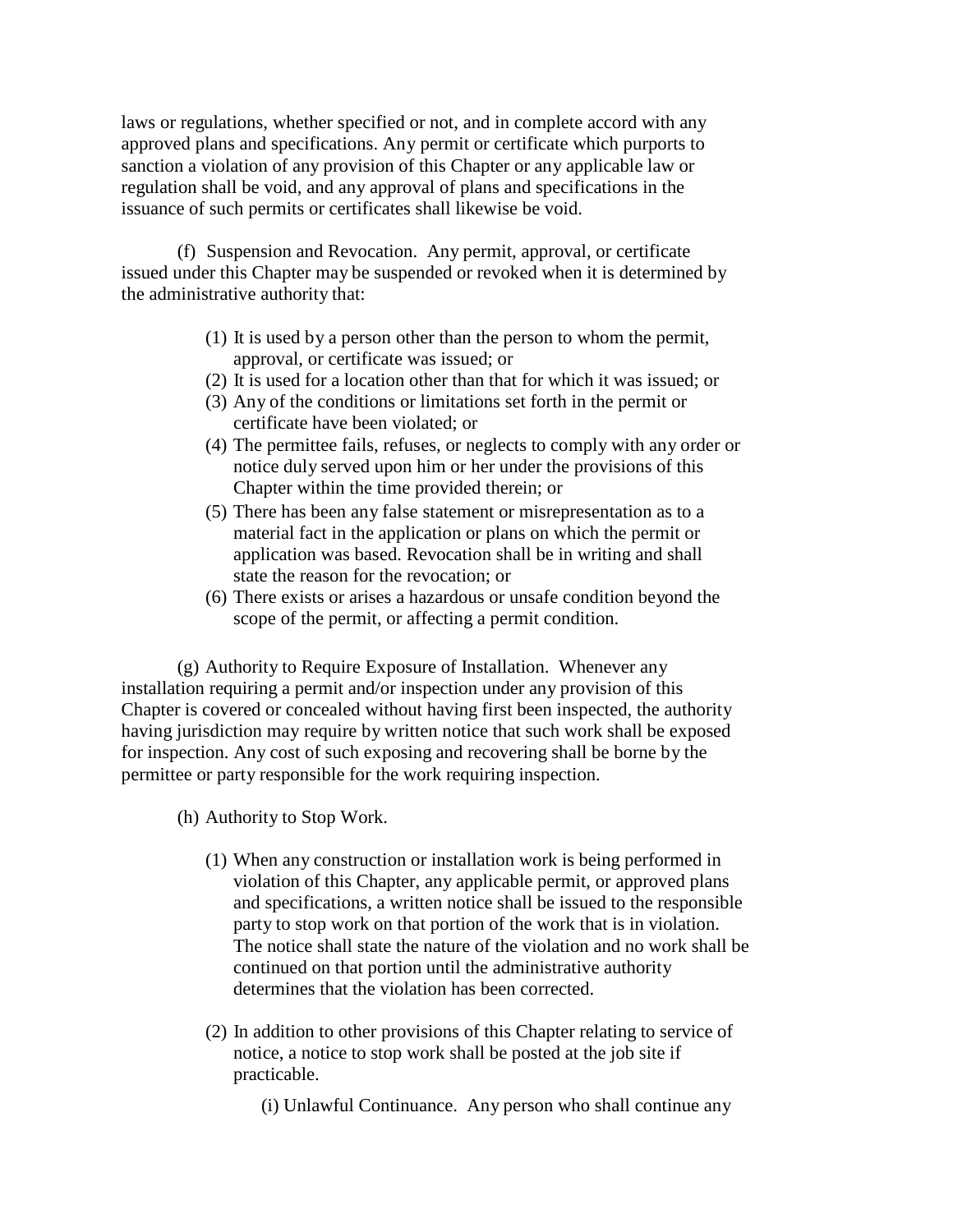work in or about the structure after having been issued a verbal or written stop work order, except such work that the person is directed to perform to remove a violation or unsafe condition, shall be guilty of a municipal infraction.

(j) Expiration. Every permit issued shall become invalid unless the work on the site authorized by such permit is commenced within six (6) months after its issuance, or if the work authorized by such permit does not continue to progress or is abandoned for a period of six (6) months after the last approved/valid inspection. Before such work re- commences, a new permit shall be first obtained, and the appropriate fees shall be paid. The authority having jurisdiction can extend the time for action by the permittee if there is reasonable cause. A permittee holding an unexpired permit shall have the right to apply for an extension, in writing, for time to complete such work. The extension shall be requested for a justifiable cause.

The fees shall be one-half the amount required for a new permit for such work, provided no changes have been made or will be made in the original construction documents for such work. Any person who commences work before obtaining the necessary permits shall be subject to, an investigation fee as set forth by resolution, and

100 percent of the usual permit fee.

### **Sec. 9-18. Inspections and testing.**

(a) It shall be the duty of the administrative authority to make the inspections and tests required by this Article. The responsible party or his/her representative shall request inspections and tests following the City of Rockville Inspection Services Division's established procedure for inspection scheduling.

(b) Nothing in this Article shall be construed to require actual testing of facilities when in the judgment of the administrative authority such testing is unnecessary. No testing deemed necessary by the administrative authority shall be prohibited. In the case of discretionary action in determinations of the administrative authority under the provisions of this article, the relevant facts shall be considered and determinations made in the exercise of reasonable discretion and all such determinations shall be final in the absence of abuse of discretion.

(c) Where an additional inspection under this section is made necessary by failure to complete or properly perform the work inspected, or by failure of work tested to withstand tests, such additional inspection shall not be made until the person requesting such inspection shall pay to the administrative authority the fee established by the resolution.

(d) Protection of trade secrets. Any information reported to or otherwise obtained by the City Fire Marshal or designee of the City Fire Marshal in connection with a permit application or inspection that contains or might reveal a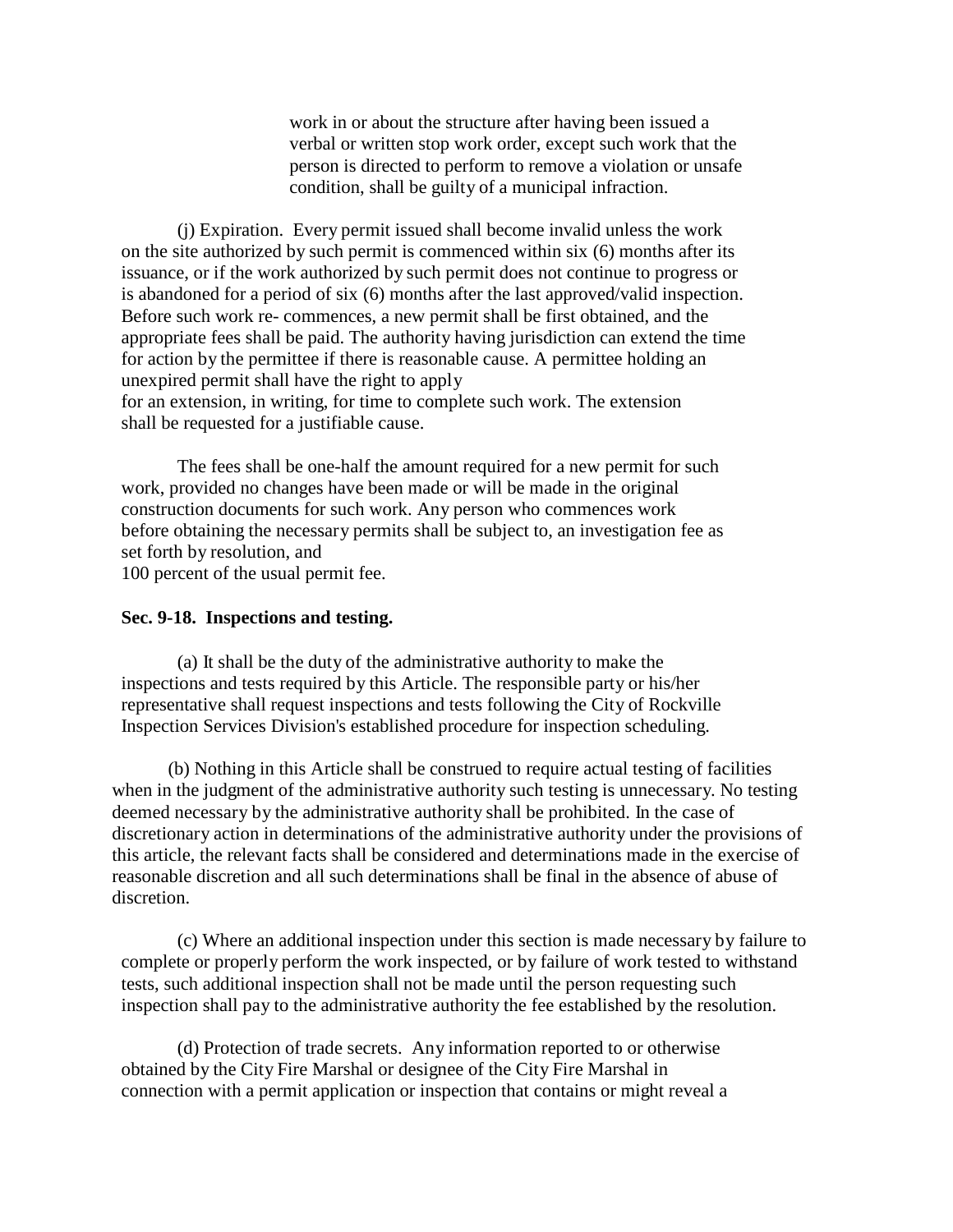trade secret is, to the extent permitted by State law, confidential.

(1) Information described in Section 9-18, Paragraph (d), may be disclosed only:

- i. to other officers or employees responsible for carrying out this Chapter, and only when necessary for determining compliance during the permit review or inspection process.
- ii. if relevant to a proceeding under this Chapter.
- (2) In a proceeding under this Chapter, the Chief of Inspection Services, the City Fire Marshal, or a court of competent jurisdiction, as applicable, shall issue appropriate orders to protect the confidentiality of a trade secret.

(e) Acceptance tests. It shall be unlawful to occupy any building, property, structure or any portion thereof until required fire protection systems have been tested, accepted, and approved by the City Fire Marshal or designee of the City Fire Marshal.

# **Sec. 9-19. Tampering with fire safety equipment.**

(a) It shall be unlawful to deliberately operate, activate, trip, or use any fire protection system for purposes other than emergencies, maintenance, or prescribed testing.

(b) It shall be unlawful to tamper with or render inoperative any fire protection system.

(c) It shall be unlawful to use, tamper with, or render inoperative any portable fire extinguisher other than during emergencies, maintenance, drills, required and authorized training, or testing.

(d) No person shall use or operate any fire hydrant without the permission of the owner of such hydrant. The provision of this section shall not restrict the use of fire hydrants by the Fire Department in the course of their duties.

(e) Tampering with Fire Department equipment. No person shall molest, tamper with, damage, render inoperative, or otherwise disturb any apparatus, equipment, or appurtenance belonging to or under the supervision and control of the Fire Department without authority from the officer in charge or his/her authorized representative to do so.

(f) Removal. No person shall remove, tamper with, or otherwise disturb any fire hydrant, fire protection system, or portable fire extinguisher required to be installed or maintained under the provisions of this Chapter except for the purpose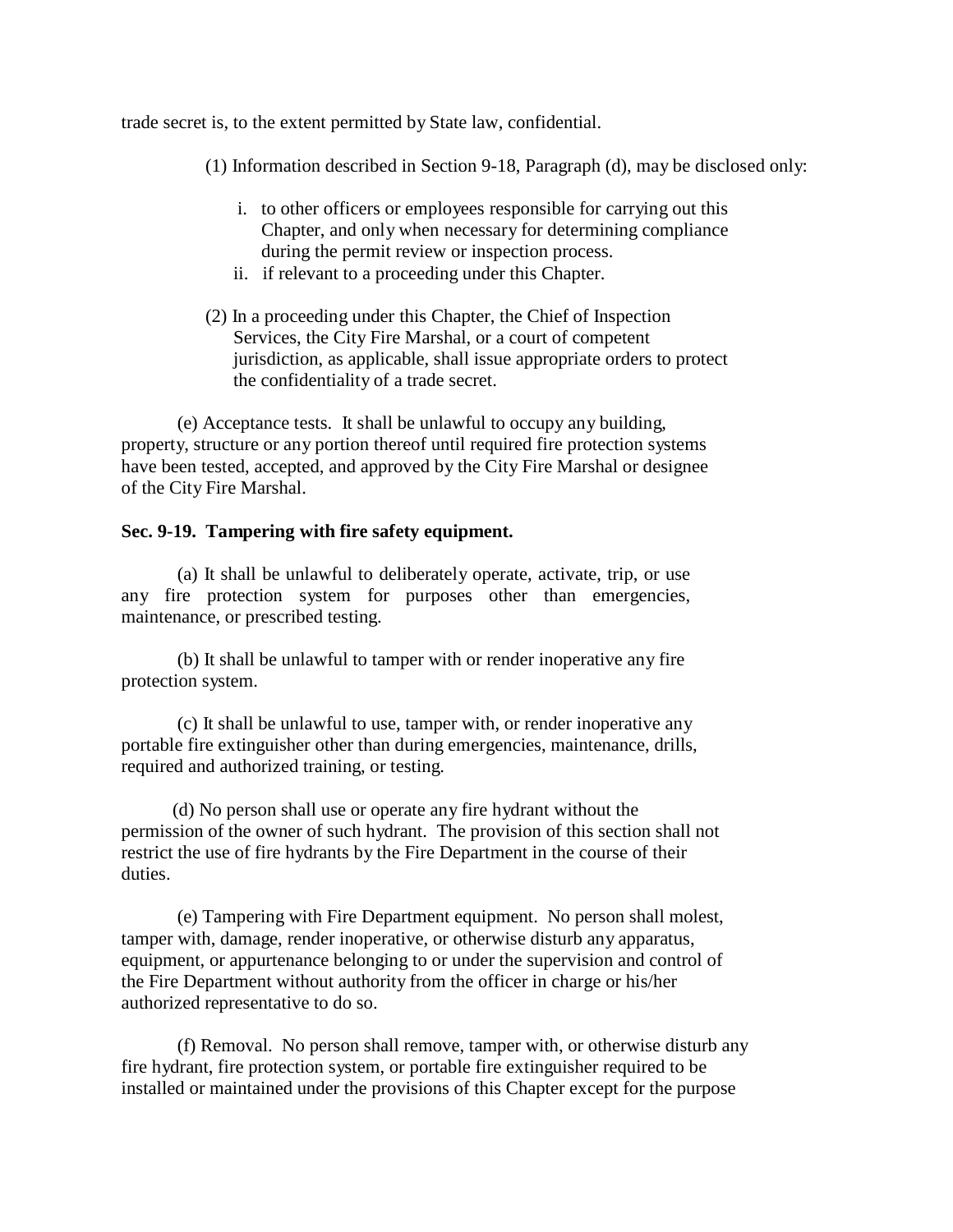of extinguishing fire, training purposes, recharging, testing, making necessary repairs, or when approved by the authority having jurisdiction. Whenever fire equipment is removed as herein

permitted, it shall be replaced or reinstalled as soon as the purpose for which it was removed has been accomplished, except as permitted by the authority having jurisdiction.

(g) Penalties. Any person who tampers with fire safety equipment or Fire Department equipment pursuant to this Section, shall be deemed guilty of a misdemeanor.

### **Sec. 9-20. Enforcement; violations.**

(a) Any person who shall violate any of the provisions of this Chapter; or shall fail to comply herewith; or shall permit or maintain such a violation; or shall violate or fail to comply with any order made hereunder; or shall build in violation of any details, statements, specifications or plans submitted or approved hereunder; or shall operate not

in accordance with the provisions of any certificate, permit, or approval issued hereunder; or who shall fail to comply with such an order as affirmed or modified by the Board of Adjustments and Appeals within the time fixed therein, shall severally for each violation and noncompliance respectively, be guilty of a municipal infraction , unless otherwise provided for by this Chapter. The imposition of penalty for any violation shall not excuse the violation nor shall the violation be permitted to continue. Prosecution or lack thereof of the owner, occupant, or the person in charge shall not be deemed to relieve any of the others.

(b) Any order or notice issued or served as provided in this Chapter shall be complied with by the owner, operator, occupant or other person responsible for the condition or violation to which the order or notice pertains. Every order or notice shall set forth a time limit for compliance dependent upon the hazard and danger created by the violation. In cases of extreme danger to persons or property immediate compliance shall be required. If the building or other premises is owned by one person and occupied by another, under lease or otherwise, and the order or notice requires additions or changes in the building or premises such as would immediately become real estate and be the property of the owner of the building or premises such order or notice shall be complied with by the owner unless the owner and occupant have otherwise agreed between themselves, in which event the occupant shall comply.

#### **Secs. 9-21. Emergency repairs.**

Immediate emergency repairs are authorized prior to the issuance of any permit required for the repair, when a fire protection system or building construction feature is damaged or impaired to a degree that it is unable to provide the basic level of protection or safety it was intended to provide.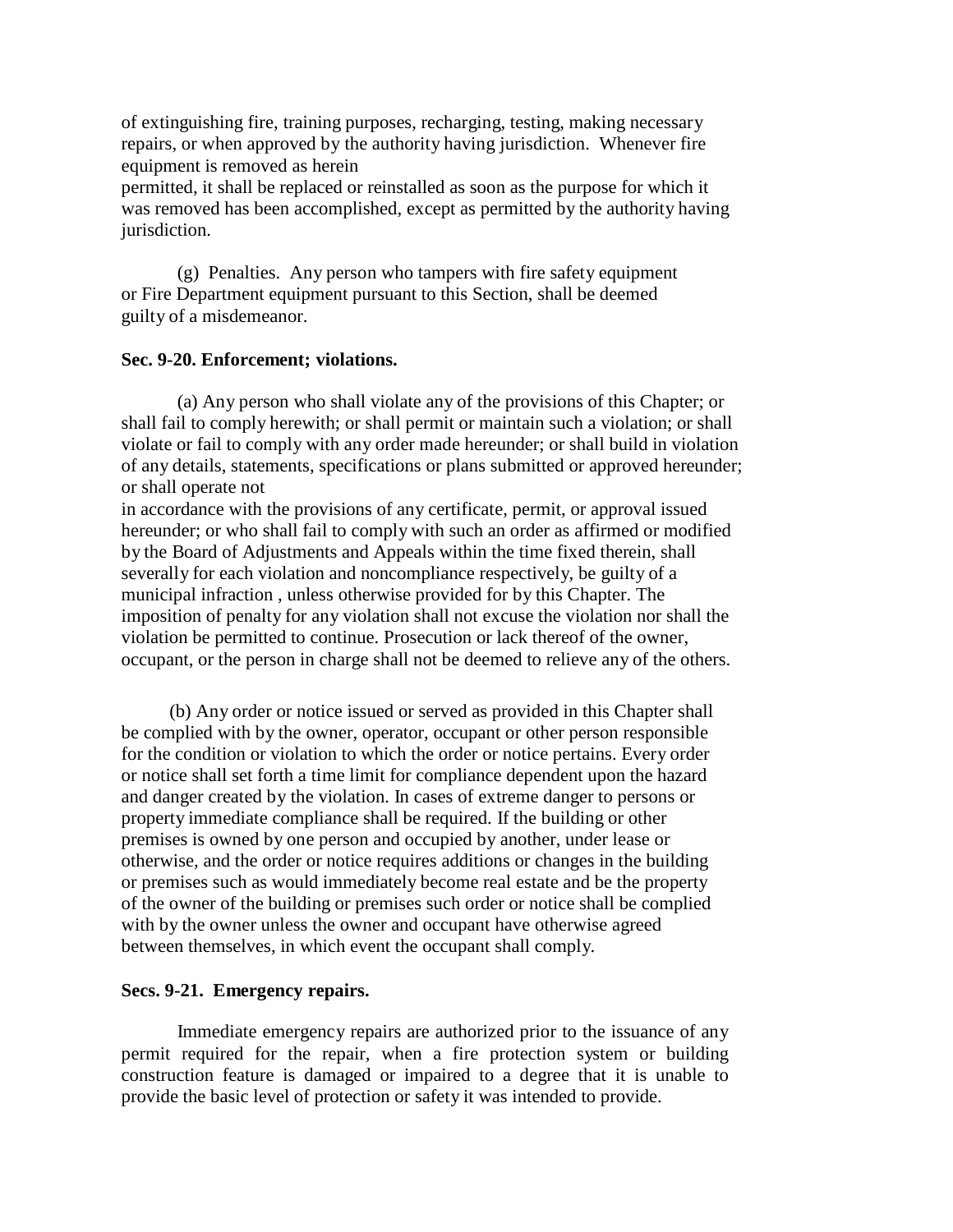Emergency repairs are permitted under the following provisions:

(a) The City Fire Marshal shall be notified

immediately;

- (b) A permit for the required work shall be applied for within one (1) business day;
- (c) Failure to make application for the required work within the required time frame shall be considered work without a permit, and shall be subject to any applicable fines, fees and enforcement actions;
- (d) Any work completed prior to the issuance of the permit is subject to all requirements of the permit approval;
- (e) Any work concealed prior to inspection shall be subject to exposure, in accordance with Section 9-17, Paragraph (g) of this Chapter, as required by the authority having jurisdiction;
- (f) Any costs associated with repair, correction, or exposure of the repairs in order to comply with permit approval shall be borne by the permittee or party responsible for the work requiring inspection and shall not be borne by the City; and
- (g) A fire watch, in accordance with Section 9-14 of this Chapter may be required as determined by the City Fire Marshal or his/her designee.

### **Sec. 9-22. Appeals from administrative decisions.**

(a) *Grounds for appeals*. Any person aggrieved by and desirous of challenging a decision of the administrative authority in connection with the interpretation, application, or modification of any provision of this chapter relating to the manner of construction or materials used in connection with the erection, alteration, or repair of a building or structure or system installed therein, shall appeal such decision to a Board of Adjustments and Appeals. An appeal may be taken when it is claimed that:

- (1) The true intent of the code or the rules legally adopted there under have been incorrectly interpreted; or
- (2) The provisions of the code do not fully apply; or
- (3) An equally good or better form of construction, protection, or system can be used, employed, or provided in a compensatory manner.

(b) *Procedure for making an appeal*. An appeal shall be filed with the City Clerk within seven (7) calendar days from the date of the administrative decision being appealed, and a copy thereof shall be submitted to the Chief of Inspection Services. The appeal shall be in writing and shall contain a detailed statement of the reasons in support of such appeal.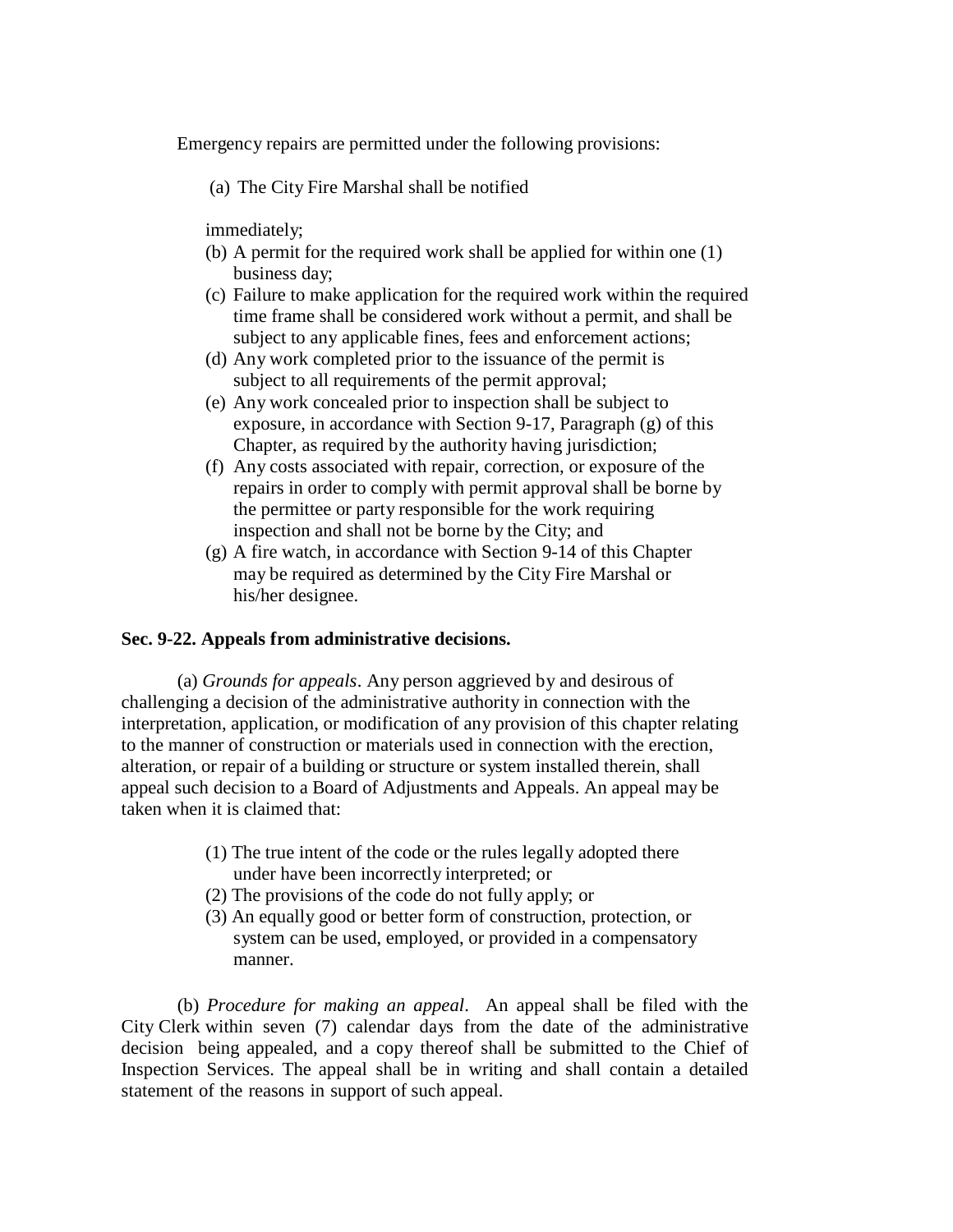- (c) *Board of Adjustment and Appeals*; composition and compensation*.*
	- (1) The Board of Adjustment and Appeals shall consist of three (3) persons:
		- a. A licensed professional engineer or architect chosen by the administrative authority;
		- b. A licensed professional engineer or architect chosen by the owner of the subject building or structure; and
		- c. A licensed professional engineer or architect to be jointly chosen by the other two members.
	- (2) All fees charged by the licensed professional engineers or architects to serve on the Board shall be paid for by the person appealing the administrative decision.
- (d) *Hearing.*

(1) The Board of Adjustments and Appeals shall conduct a hearing on the appeal, at which time the appellant, the appellant's representative, representatives of the City who have inspected the subject building or structure or applicable system installed therein, and any other person having knowledge of the matter or whose interests may be affected by the decision on the appeal shall be given an opportunity to be heard. The hearing shall be conducted informally, and the formal rules of evidence shall not apply. The Board may accept written testimony and shall give it such weight as it deserves.

(2) Interpretation, given provisions of the applicable International Code Council, or National Fire Protection Association code or standard, shall be given great deference.

(3) The Board may inspect the structure or building and conduct any other investigation or research necessary in order to render a decision.

(e) *Decision*.

(1) Within fifteen (15) working days of the hearing, the Board shall affirm, modify or reverse the decision of the administrative authority.

(2) The agreement of any two (2) members of the Board shall constitute the decision of the Board. Failure to obtain the agreement of any two (2) members of the Board shall constitute a denial of the appeal and an affirmation of the decision of the administrative authority. The Board's